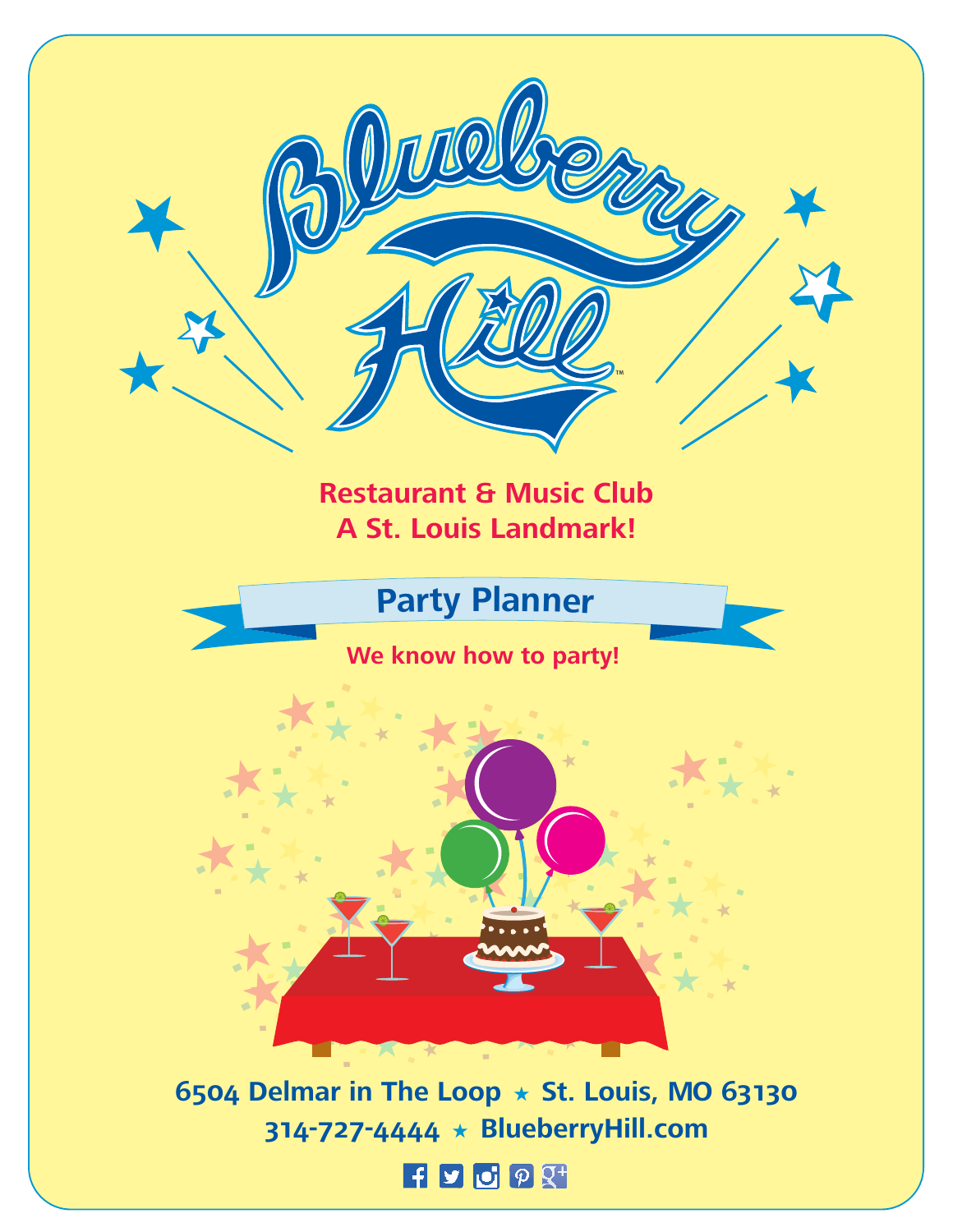## Parties







Parties at Blueberry Hill are unforgettable because you're in a one-of-a-kind atmosphere. Where else could you have a birthday party surrounded by authentic Pac-Man memorabilia? Or a work event amidst pinball games and hundreds of vintage Pez dispensers? Our Duck Room even has a stage and full sound system that make wedding parties and reunions a blast.

Six people or 340 people – your guests will always remember your party at the one and only **Blueberry Hill**.

### **Let Us Cater Your Party!**

Partying in the Duck Room or Elvis Room?

Our chef is on site during your event making sure the food is hot and delectable.

We can fit any budget – we're super friendly so ask us any question!

Thanks for your interest. We look forward to hosting your group!

★ **Make your party/event arrangements** ★ **contact Becca at 314-727-4444, extension 12 or parties@blueberryhill.com**



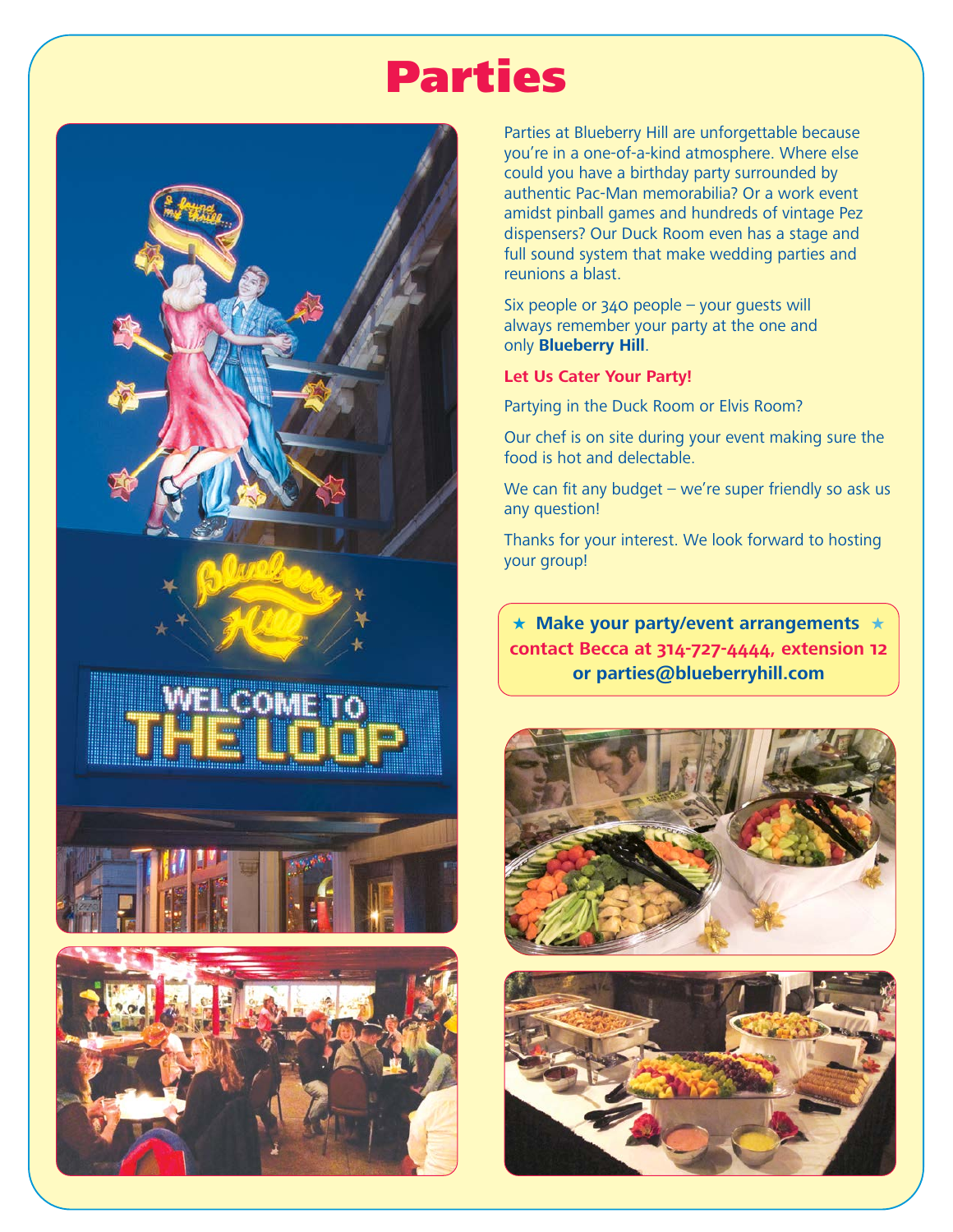### The Duck Room



Party in our legendary Duck Room, which many people don't realize is named for more than just Chuck Berry's famous Duck Walk. This room has a unique duck theme: you're surrounded by duck-themed comics, paintings, and decoys to name just three. Bands and DJs rock your crowd from the full stage. The sound system is sweet.

We've seen rehearsal dinner parties and reunions have a blast in this room. You know what? This room even makes office parties fun! Promise. We've witnessed it. Have a question? Contact us.

Standing room capacity: 340

Food buffet set-up with tables and chairs: 75-300 (75-100 of whom can be seated)

### **Other great attributes**

- Huge stage with a fantastic sound and light system
- Can hook your device into the sound system
- Can be configured many different ways with long tables, small round tables or in a cocktail set-up
- Wheelchair accessible with its own elevator
- Own private bar
- Own restrooms
- Option for digital projector and screen
- Free wifi
- Fantastic catering available. View our Catering Menu.



### **Rental Pricing**

### **What Is Included**

- **All taxes and gratuity!** There are no unexpected charges at Blueberry Hill!
- Private use of the Duck Room with your own bartender
- Our chef on-site at your event making sure the food is piping hot and delicious if you choose to have catering
- All non-alcoholic drinks such as soda, tea, coffee and juices
- Great music from your device or piped in from our jukebox

### **Add On Options**

Digital projector and screen: \$50

Use of the sound equipment or if you have a live band: \$250 which includes a technician for the length of the event

### **Sunday–Thursday**

**Cash Bar** Four hours \$500

**Basic Open Bar** includes draft beer, wine and rail liquors: \$2,950

### **Premium Open Bar**

additionally includes all bottled beers and call brand liquors: \$3,250

### **Friday and Saturday**

**Basic Open Bar** includes draft beer, wine and rail liquors: \$3,950

### **Premium Open Bar**

additionally includes all bottled beers and call brand liquors: \$4,250

Above pricing is based on a four hour slot but can be prorated for longer or shorter periods of time.

\$300 nonrefundable deposit to hold room

Since the Duck Room and Elvis Room are used for live music several nights a week, be sure to contact us well ahead of time for these rooms; we definitely want to fit you in!

★ **Make your party/event arrangements** ★ **contact Becca at 314-727-4444, extension 12 or parties@blueberryhill.com**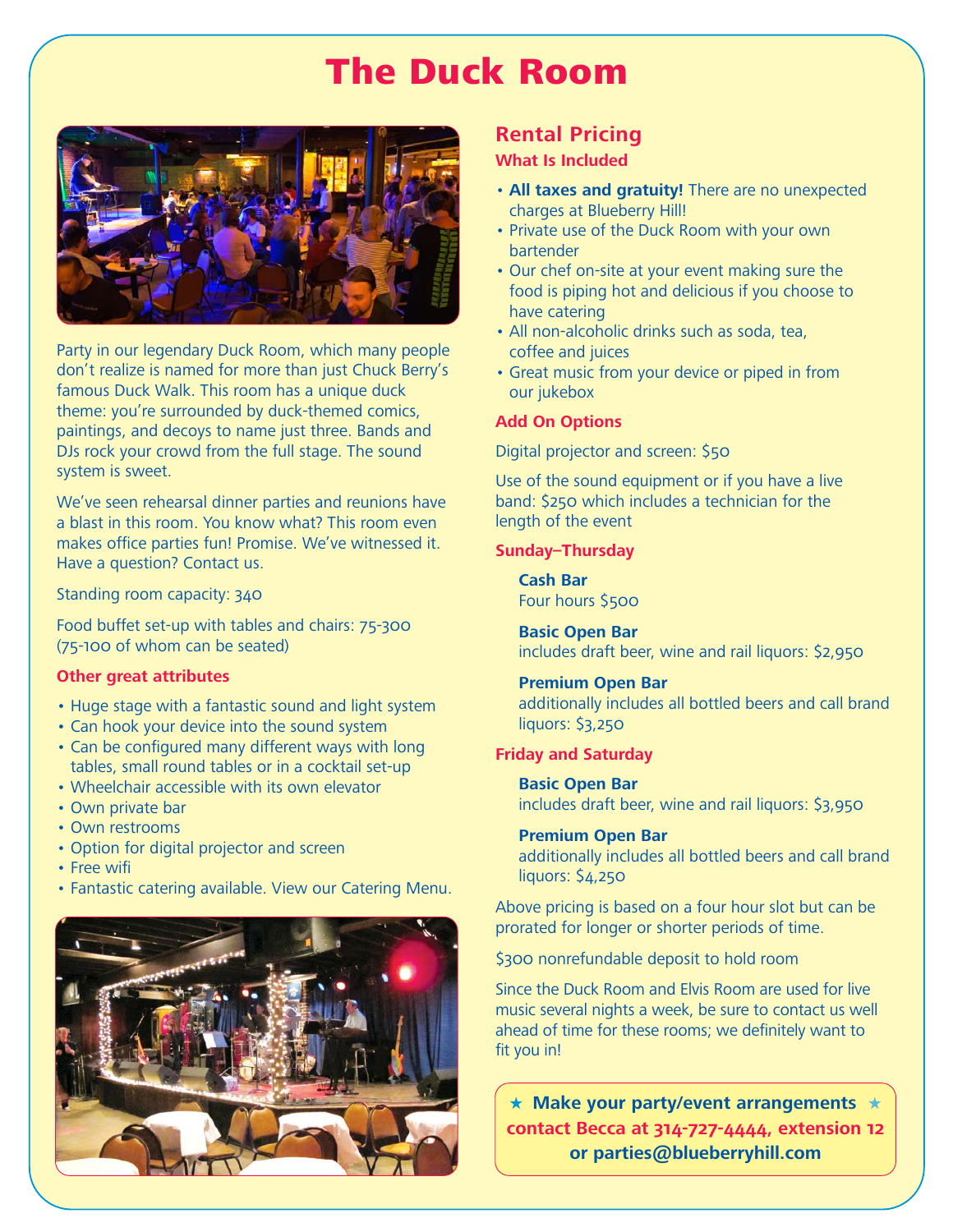## The Elvis Room

Our intimate, lower level Elvis Room channels the king himself with its large and rare Elvis Presley memorabilia collection. Cool vintage postcards, records, and Rock  $\theta$  Roll album covers line the walls – your guests will immediately find something to chat about! Have a question? Contact us.

Standing room capacity: 150

Food buffet set-up with tables and chairs: 50–125 (50-60 of whom can be seated).

### **Room Attributes**

- Its own private bar
- Large flat screen TV
- Dart boards
- Can hook your device into the sound system
- A small riser perfect for a DJ or karaoke
- Private restroom
- Many different table and chair configurations
- Fantastic catering available. View our Catering Menu
- Free wifi
- It is not wheelchair accessible but all five of our other party spaces are, including the lower level Duck Room.





### **Rental Pricing**

### **What Is Included**

- **All taxes and gratuity!** There are no unexpected charges at Blueberry Hill!
- Private use of the Elvis Room with your own bartender
- Our chef on-site at your event making sure the food is piping hot and delicious if you choose to have catering
- All non-alcoholic drinks such as soda, tea, coffee and juices
- Great music from your device or piped in from our jukebox

### **Sunday–Thursday**

**Cash Bar** Four hours \$500

### **Basic Open Bar**

Includes draft beer, wine and rail liquors Up to 75 guests: \$1,200 76–150 guests: \$1,600

### **Premium Open Bar**

Additionally includes all bottled beers and call brand liquors Up to 75 guests: \$1,320 76–150 guests: \$1,760

### **Friday and Saturday**

**Cash Bar** Four hours \$500

### **Basic Open Bar**

Includes draft beer, wine and rail liquors Up to 75 guests: \$1,650 76–150 guests: \$2,050

### **Premium Open Bar**

Additionally includes all bottled beers and call brand **liquors** Up to 75 guests: \$1,815 76–150 guests: \$2,255

Above pricing is based on a four hour slot but can be prorated for longer or shorter periods of time.

\$300 nonrefundable deposit to hold room

★ **Make your party/event arrangements** ★ **contact Becca at 314-727-4444, extension 12 or parties@blueberryhill.com**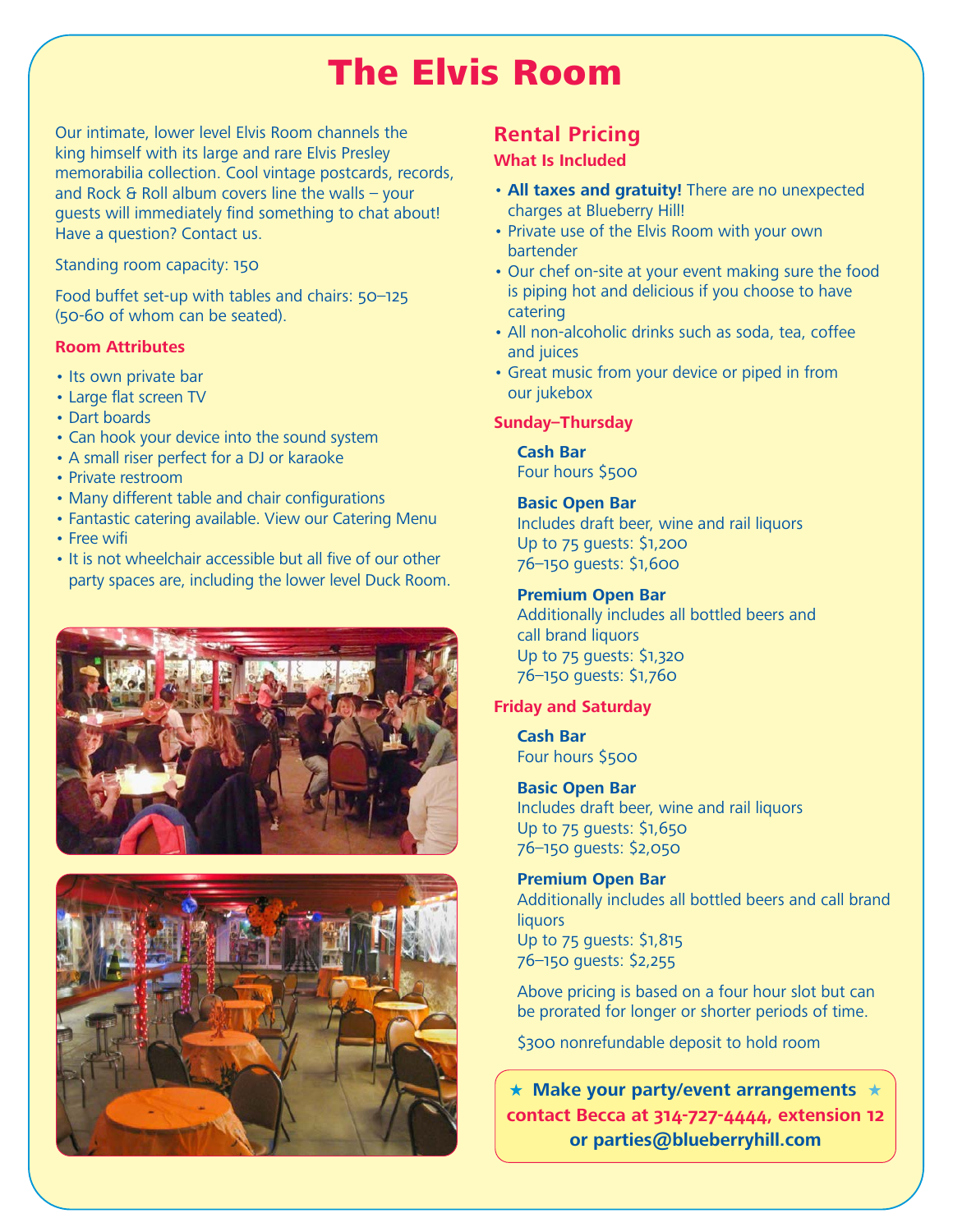$\star$  For these rooms you will order off our main menu, or you can select items from our menu that you'd like your guests to choose from.

### Pac-Man Room



Transport your whole group back to the 1980s in the Pac-Man Room! You'll feel like you're inside the video game because we have a huge neon Pac-Man mural. You can also play the game on our table-top arcade game. Display cases are filled with memorabilia from Star Wars, The Simpsons, and I Love Lucy to name a few.

Your group gets its own server and a closed door for privacy.

Seats up to 16-18 people \$30/hour

### St. Louis Room



The St. Louis Room is great for meetings or receptions. Your guests are seated around a beautiful boardroom table. You're surrounded by St. Louis memorabilia and photographs of St. Louis Walk of Fame inductees. We've filled the display cases with our collection of local beer cans and baseball items, 1904 World's Fair collector's items and vintage postcards of St. Louis buildings.

Your group gets its own server and a closed door for privacy.

Seats up to 14 people \$30/hour

★ **Make your party/event arrangements** ★ **For these rooms, contact 314-727-4444 extension 2 or reservations@BlueberryHill.com**





You can reserve sections and tables for your party in the Piano Room while the room always remains open to the public. There's a grand piano, a photo booth, video games, pinball machines and booths with built-in board games. Ask for game pieces!

Host up to 30 guests

The only times the Piano Room is not available to be reserved is on Friday and Saturday nights after 5:00pm.

★ We regret we cannot do separate checks for your party. Kindly inform your guests ahead of time. We still use the old-fashioned paper ticket system we've used for 44 years.

### Dart Room



You can reserve sections and tables for your party in the Dart Room while the room always remains open to the public. It's great for larger parties, reunions and teambuilding events. It has seven dart boards, extra long tables, cocktail rails for mingling, video games, pinball machines and an entire wall of display cases up to the ceiling filled with pop culture memorabilia.

All the activities and displays are fantastic conversation starters!

Host up to 60 guests

The only times the Dart Room is not available to be reserved is on Friday and Saturday nights after 5:00pm.